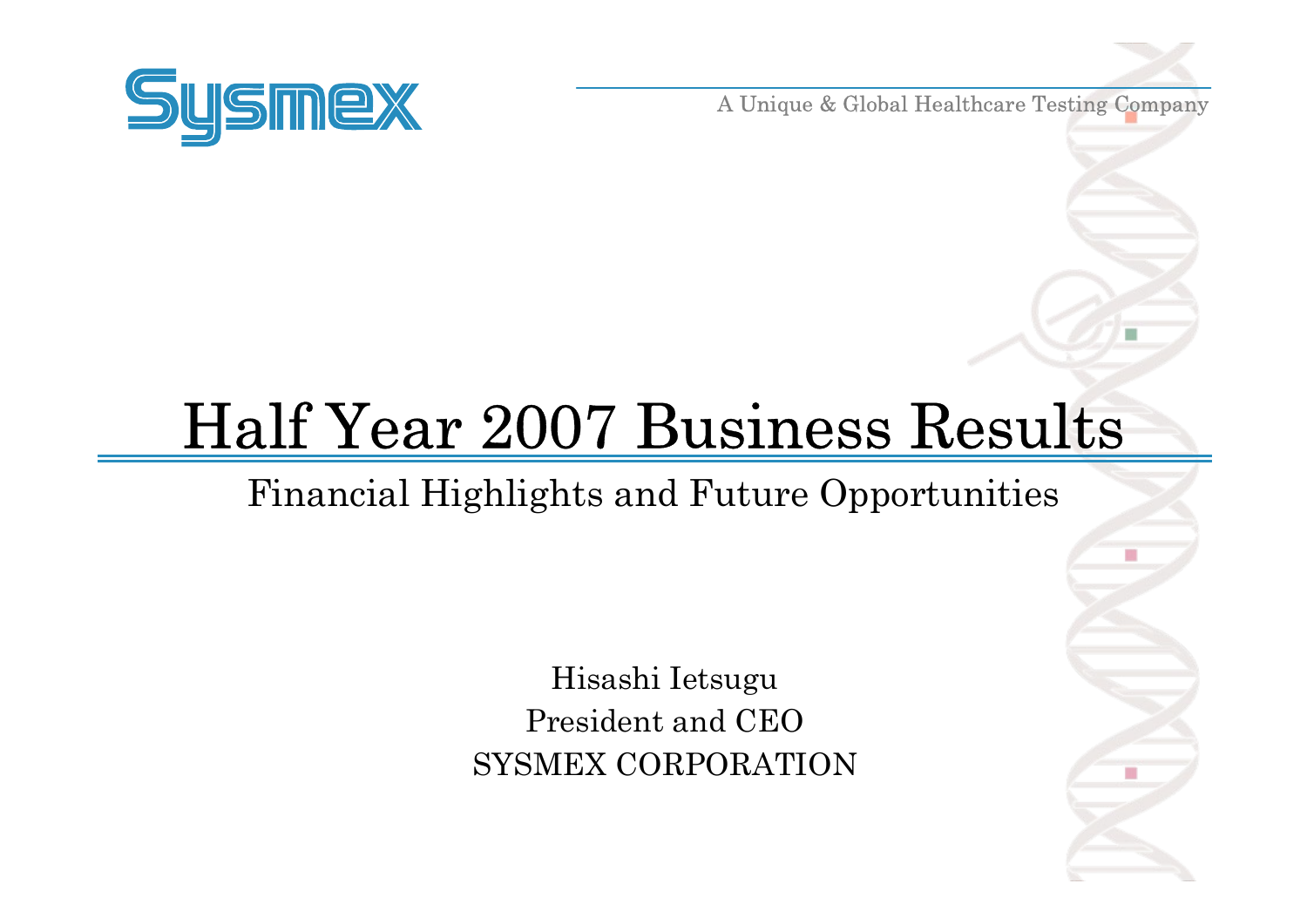

### ■ Outline of Half Year 2007 Results

### **Future Opportunities**

### FY2007 Consolidated Earnings Forecast

#### Forward-looking Statements

This material contains forward-looking statements about Sysmex Corporation and its group companies (the Sysmex Group). These forward-looking statements are based on the current judgments and assumptions of the Sysmex Group in light of the information currently available to it, and involve both known and unknown risks, uncertainties and other factors, including but not limited to: global economic conditions, competitive situations, and changes in exchange rates. Such risks, uncertainties, and other factors may cause the actual results, performance, achievements, or financial position to be materially different from any future results, performance, achievements, or financial position expressed or implied within these forward-looking statements.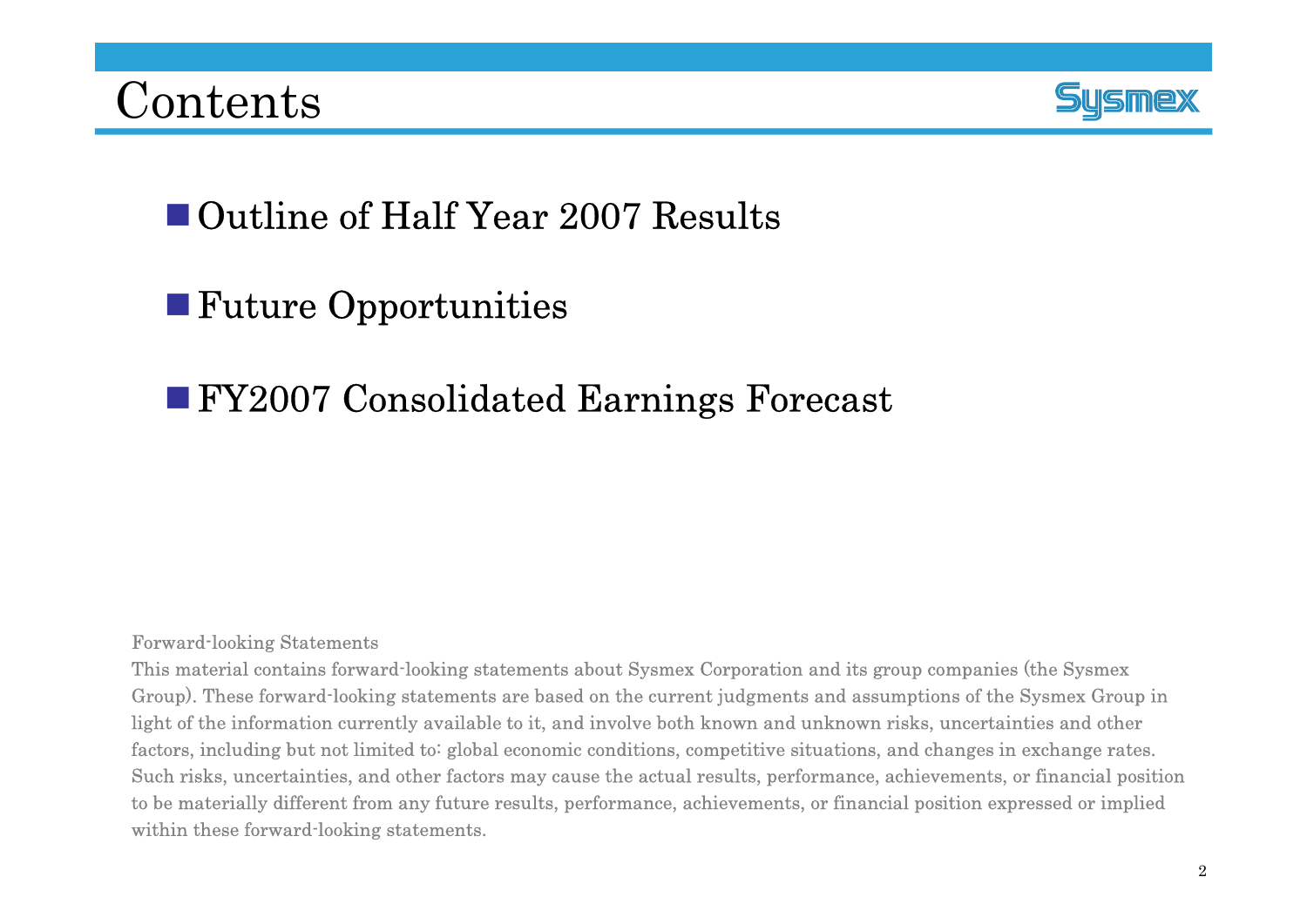

## Outline of Half Year 2007 Results

•Topics

- •Financial Highlights
- •Breakdown of Net Sales and Ordinary Income

п

- •Breakdown of Balance Sheet
- •Consolidated Cash Flow
- •Geographic Segment Information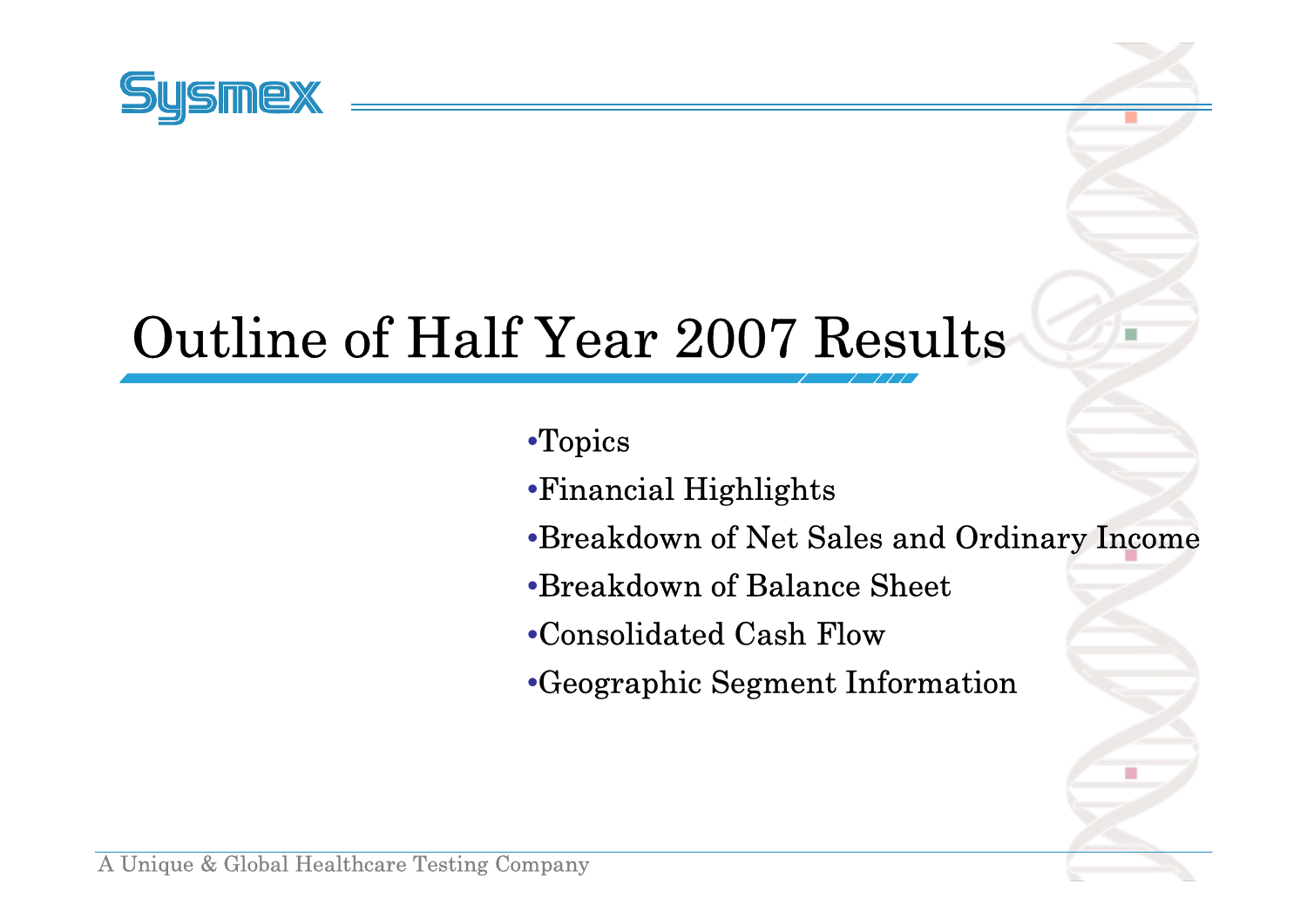### Topics - 1

### New products

- ¾ Marketing of the three products in the POCTEM S series of rapid diagnostic kits for respiratory infections
	- $\checkmark$  Subject infections: influenza, RS virus, adenovirus
- $\blacktriangleright$  Marketing of multiparameter automated hematology analyzer XE-5000 (Japan)
	- $\checkmark$  New model in the XE series

Rapid diagnostic kit for respiratory infections POCTEM S series

Automated hematology analyzer XE-5000

#### Alliances

- ¾ Renewal of the sales and support agreement with Roche related to our products
	- $\checkmark$  Start review of terms for relevant countries
	- $\checkmark$  Addition of non-exclusive sales and support agreement for our urinalysis analyzers
- $\blacktriangleright$ Conclusion of a sales and support agreement with Biomerieux for our urinalysis

analyzers

 $\checkmark$  Entry into microbiology segment

#### About Biomerieux

Biomerieux has been leading the world in the field of in-vitro diagnostics for more than 40 years, and is the top company in microbiology testing. It has 35 subsidiaries with offices in more than 150 countries around the world, and has constructed a huge sales network. Its fiscal 2006 sales amounted to about 1 billion euro, and countries other than France accounted for 83 percent of this total.



#### Urine Cell Analyzer UF-1000i



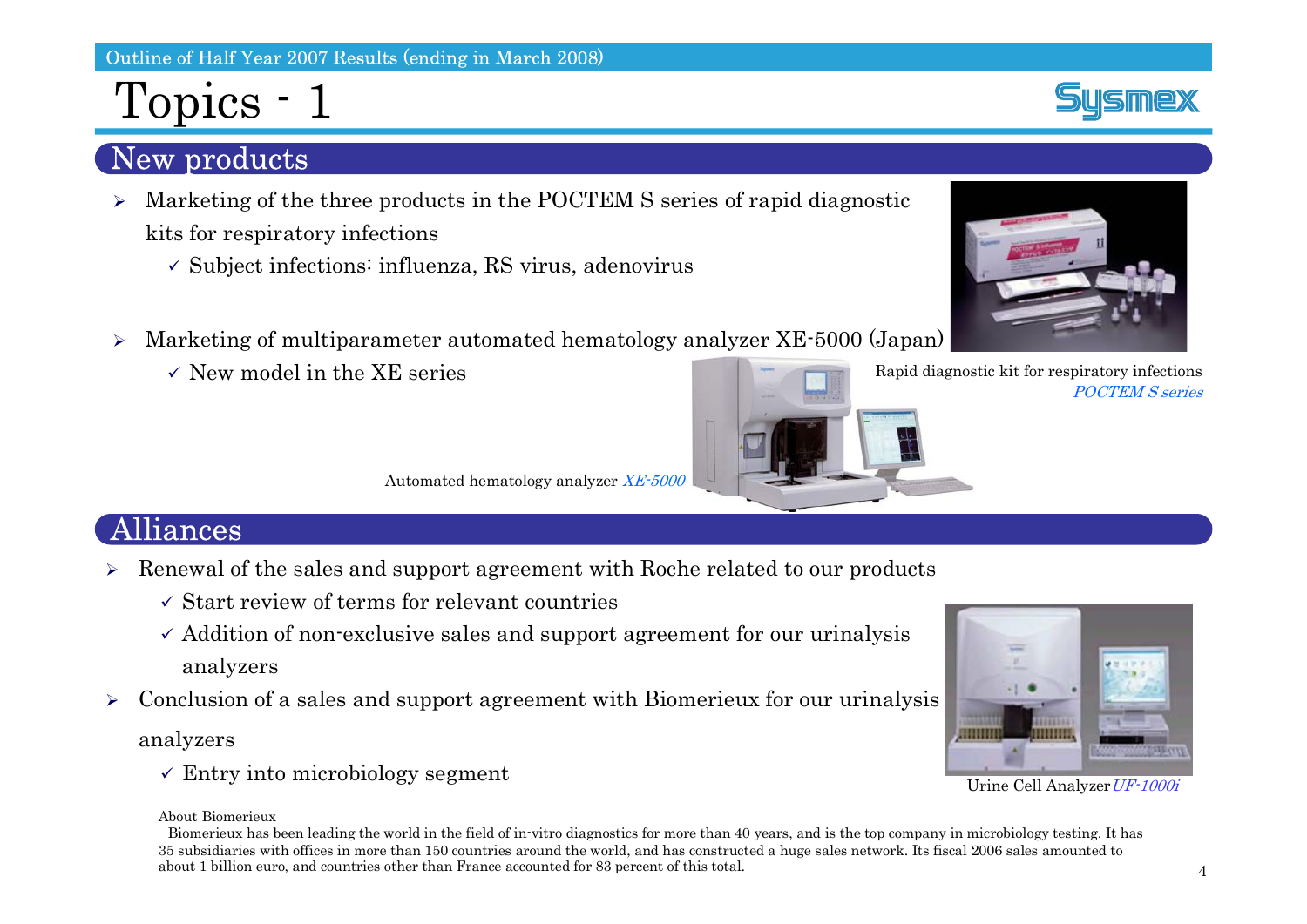### Topics - 2

#### Affiliates and offices

- ¾ Expansion of our sales and support network in Central Europe
	- $\checkmark$  Establishment of bases in Austria, Hungary, Czecho, and Slovakia
- ¾ Acquisition of a pharmaceutical production license at our plant in Wuxi, China (first Japanese company in the industry to obtain such a license)
	- $\checkmark$  Acquisition of licenses for production of both pharmaceuticals and medical instruments
- $\blacktriangleright$ Transformation of CNA into a wholly-owned subsidiary
- $\blacktriangleright$  Transformation of Sysmex Thailand into a wholly-owned subsidiary
- $\blacktriangleright$  Completed construction of new reagent plant and expanded existing overseas reagent production plants



Plant for reagent production in Chicago



Sysmex Thailand



#### Other developments

- ¾Formulation of the Sysmex Way, the corporate philosophy of the Sysmex Group
- ¾ Preparation of the mid-term plan for the Sysmex Group
	- ¾ Aim for continued steady growth and yearly sales of at least 200 billion yen



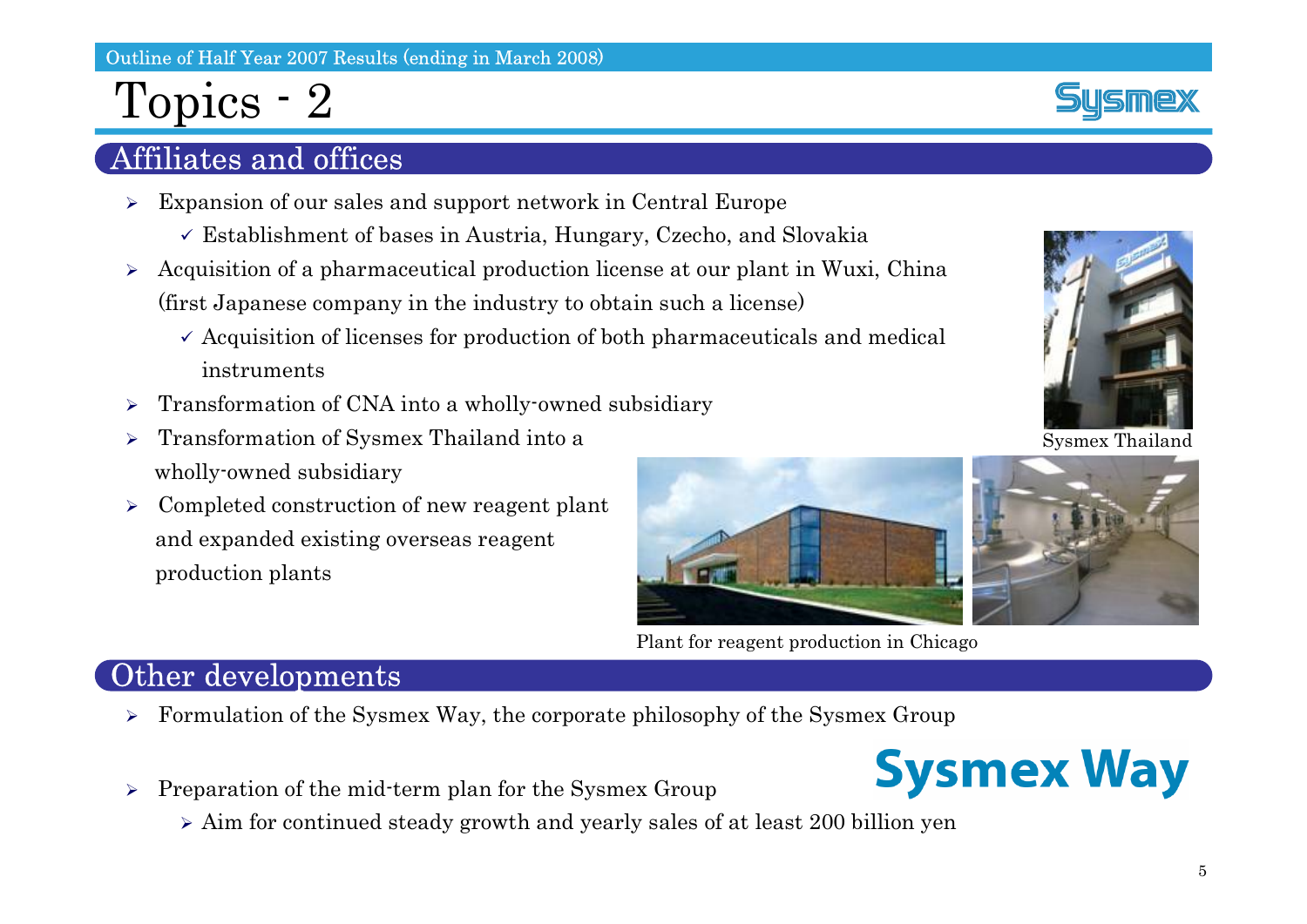## Financial Highlights





| Exchange rate in the preceding midterm report:                     |             |                                                  |                                                             |  |
|--------------------------------------------------------------------|-------------|--------------------------------------------------|-------------------------------------------------------------|--|
| 1US\$=¥115.4, 1EUR=¥146.0                                          |             |                                                  |                                                             |  |
| Exchange rate in this midterm report:<br>1US\$=¥119.3, 1EUR=¥162.3 |             |                                                  |                                                             |  |
|                                                                    | 2008.3 H.Y. | As percentage of the<br>public consensus figures | (in billions of JPY)<br>As percentage of<br>the 2007.3 H.Y. |  |
| Sales                                                              | 52.9        | 99.9%                                            | 111.5%                                                      |  |
| Operating Income                                                   | 6.4         | 95.0%                                            | 105.3%                                                      |  |
| Ordinary Income                                                    | 6.9         | 98.9%                                            | 105.8%                                                      |  |
| Income                                                             | 4. 7        | 105.7%                                           | 114.6%                                                      |  |

 $\blacktriangleright$  Midterm statement showed increases in sales and income for the 8th and 4th consecutive year, respectively.

 $\blacktriangleright$ > Increase in the overseas sales share  $(62.6\% \rightarrow 68.9\%)$ 

- $\blacktriangleright$ Public consensus figures from Japan not exceeded
- $\blacktriangleright$  Increase in sales and improvement of income in the hematology segment in the US
- $\blacktriangleright$ Stable growth driven by brands in Europe
- $\blacktriangleright$ Impact of exchange rates (weak yen)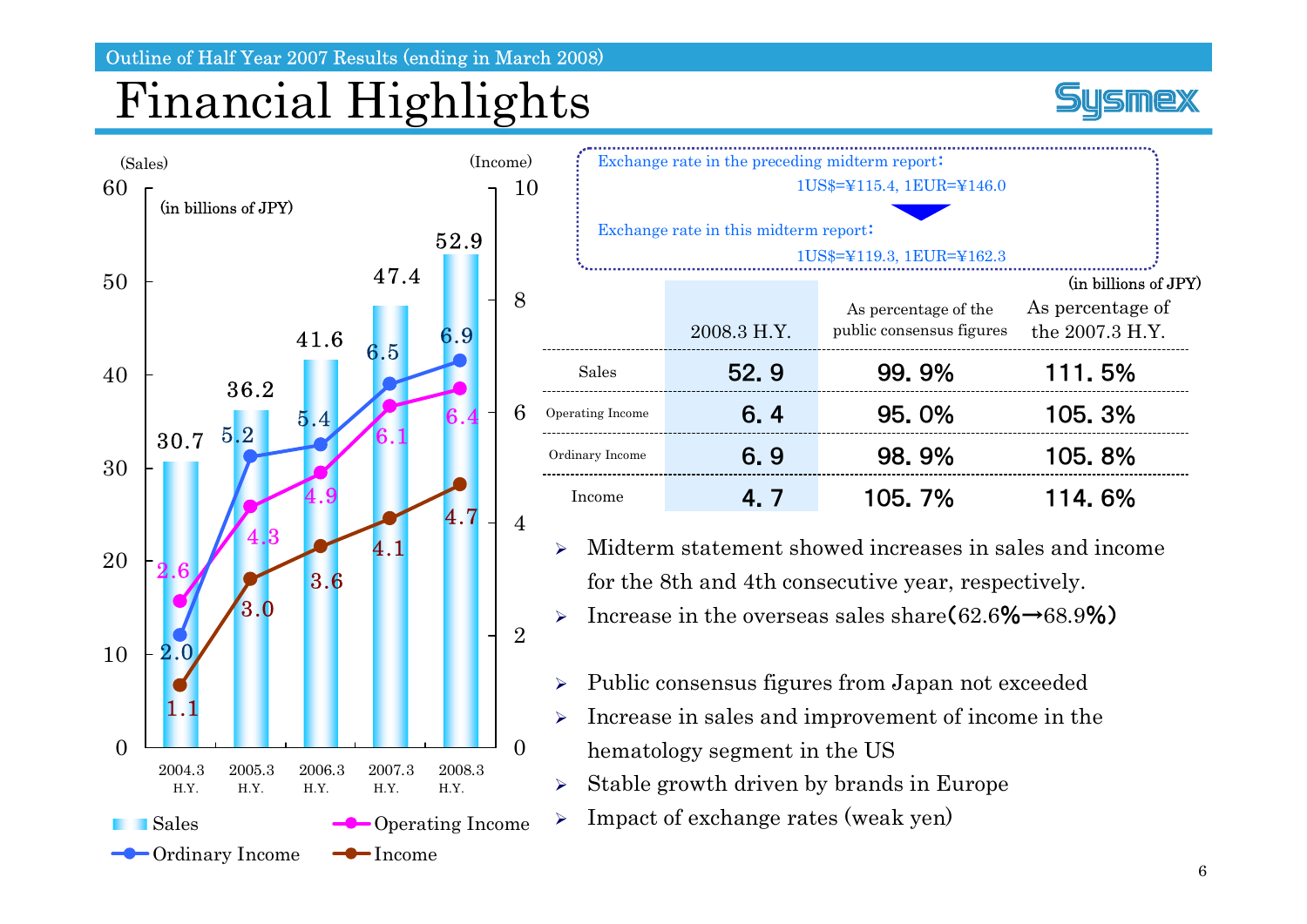Outline of Half Year 2007 Results (ending in March 2008)

### Breakdown of Net Sales and Ordinary Income Sysmex

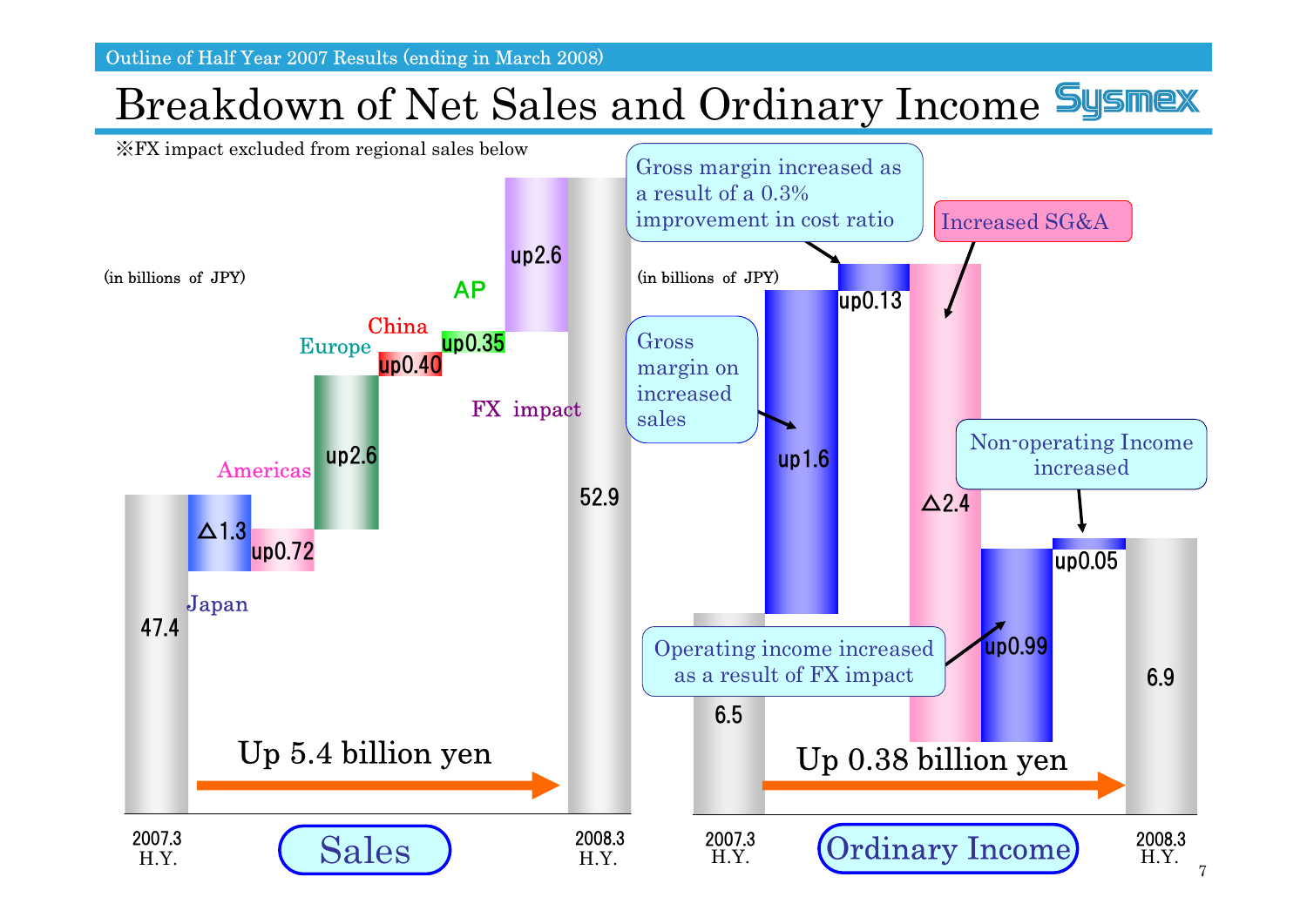Outline of Half Year 2007 Results (ending in March 2008)

### Breakdown of Balance Sheet



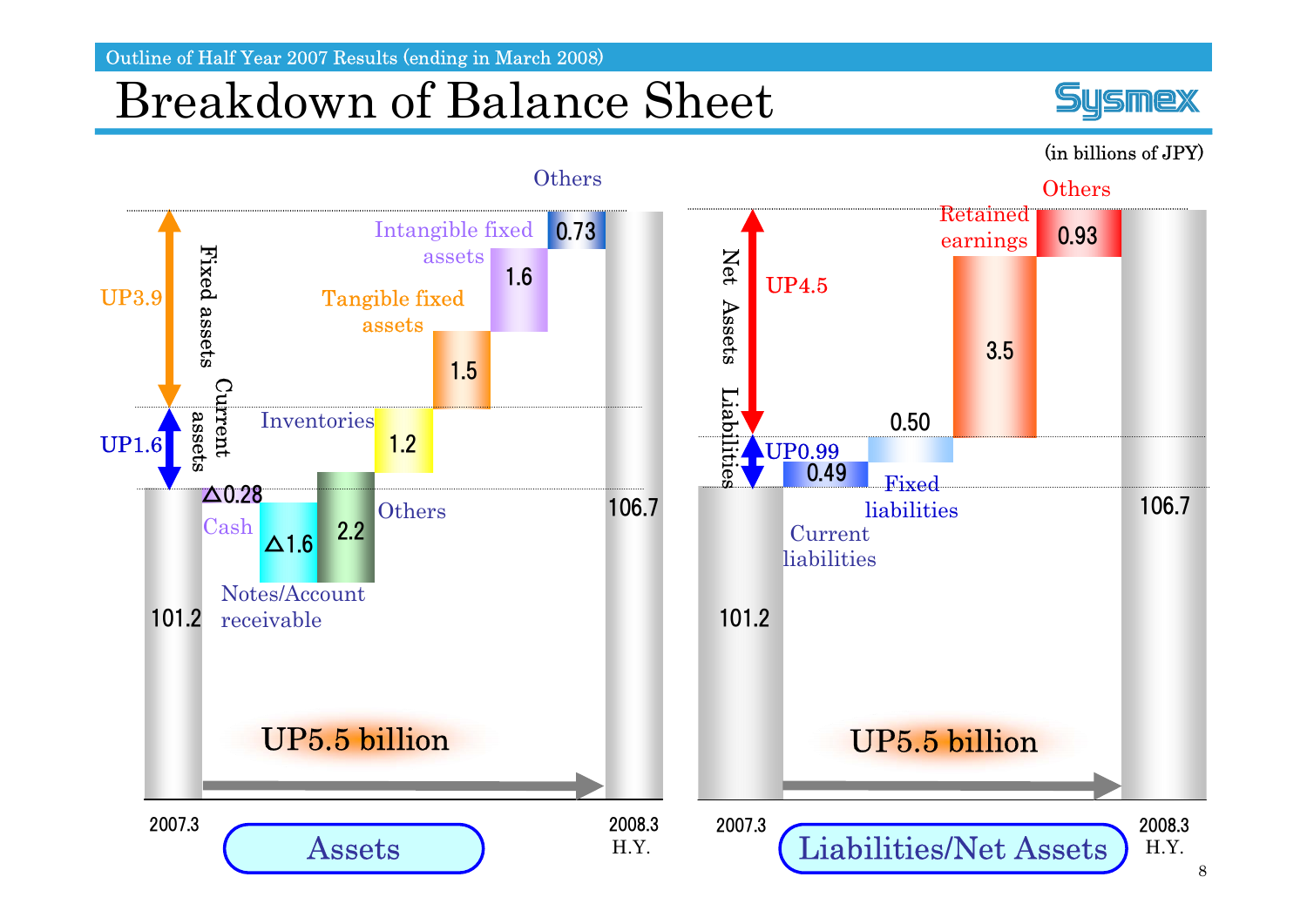Outline of Half Year 2007 Results (ending in March 2008)

### Consolidated Cash Flow





※Increase/decrease in "cash and cash equivalents" include translation differences of cash and cash equivalents.

Creating a cycle of reinvestment of cash flow as a growing company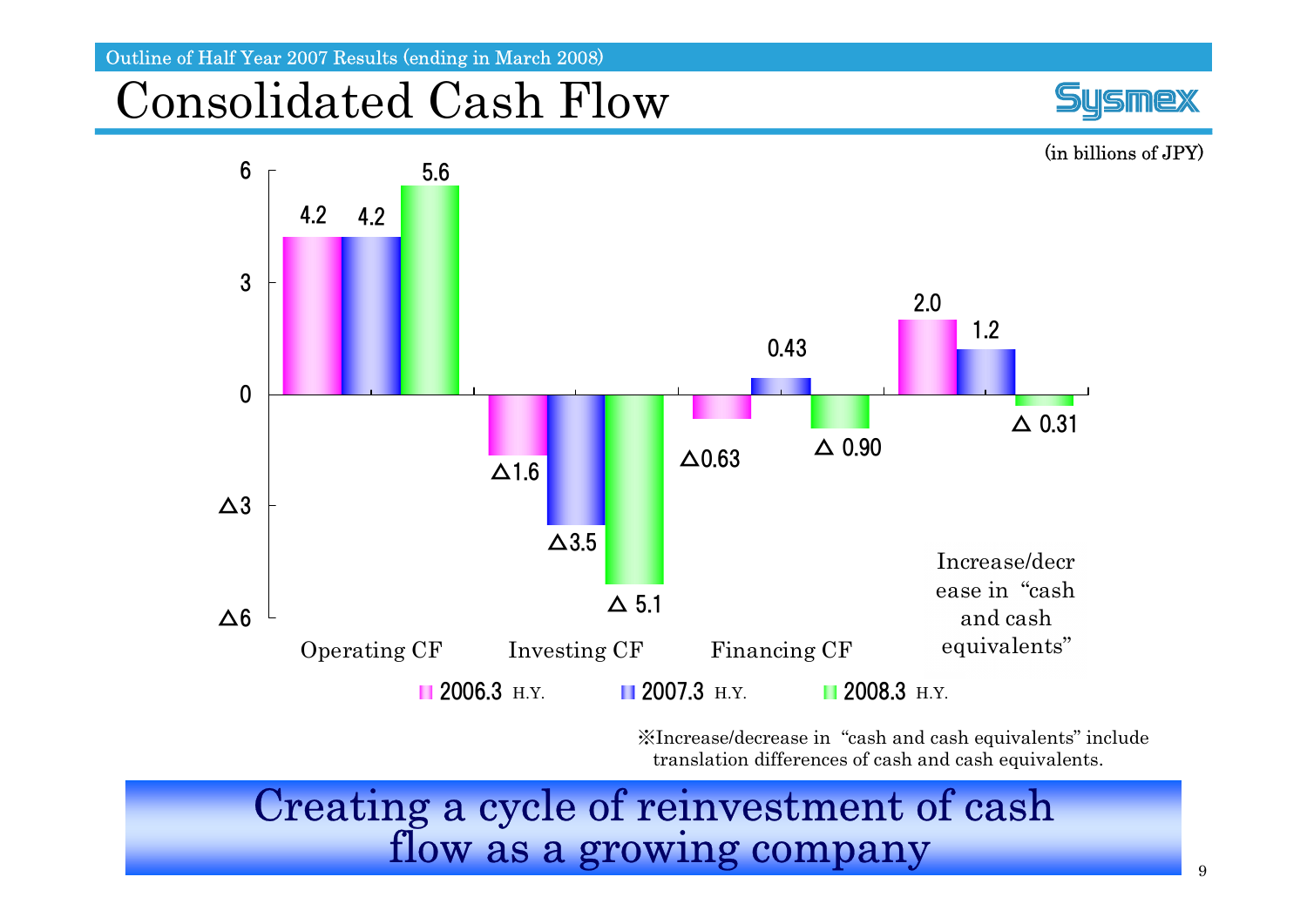### Geographic Segment Information (Americas & Europe)

#### 【 Americas 】

- ¾Favorable trend in sales to blood centers
- $\blacktriangleright$  Extensive orders from integrated health networks (IHN; for sales in the second half)
- $\blacktriangleright$ Slow sales of urinalysis analyzers and coagulation analyzers
- $\blacktriangleright$ Increase in the US sales and support staff for a higher coverage rate
- ¾Receipt of orders for large customers in Brazil
- $\blacktriangleright$  Brisk sales of the XS series of hematology analyzers in Central and South America
- $\blacktriangleright$  Completion of preparation for startup of the reagent production plant in Chicago



#### 【 Europe 】

- ¾ Favorable trend of sales of hematology analyzers through ICS (Integrated Concept Solution) marketing
- ¾Slow sales of coagulation analyzers
- $\blacktriangleright$  Establishment of business bases in Austria, Hungary, Czecho, and Slovakia
	- $\checkmark$  Expansion of sales and support network in Central Europe
- $\blacktriangleright$ Brisk sales of hematology analyzers in the Mideast
- $\blacktriangleright$  Completed expansion of the reagent production plant in Neumuenster

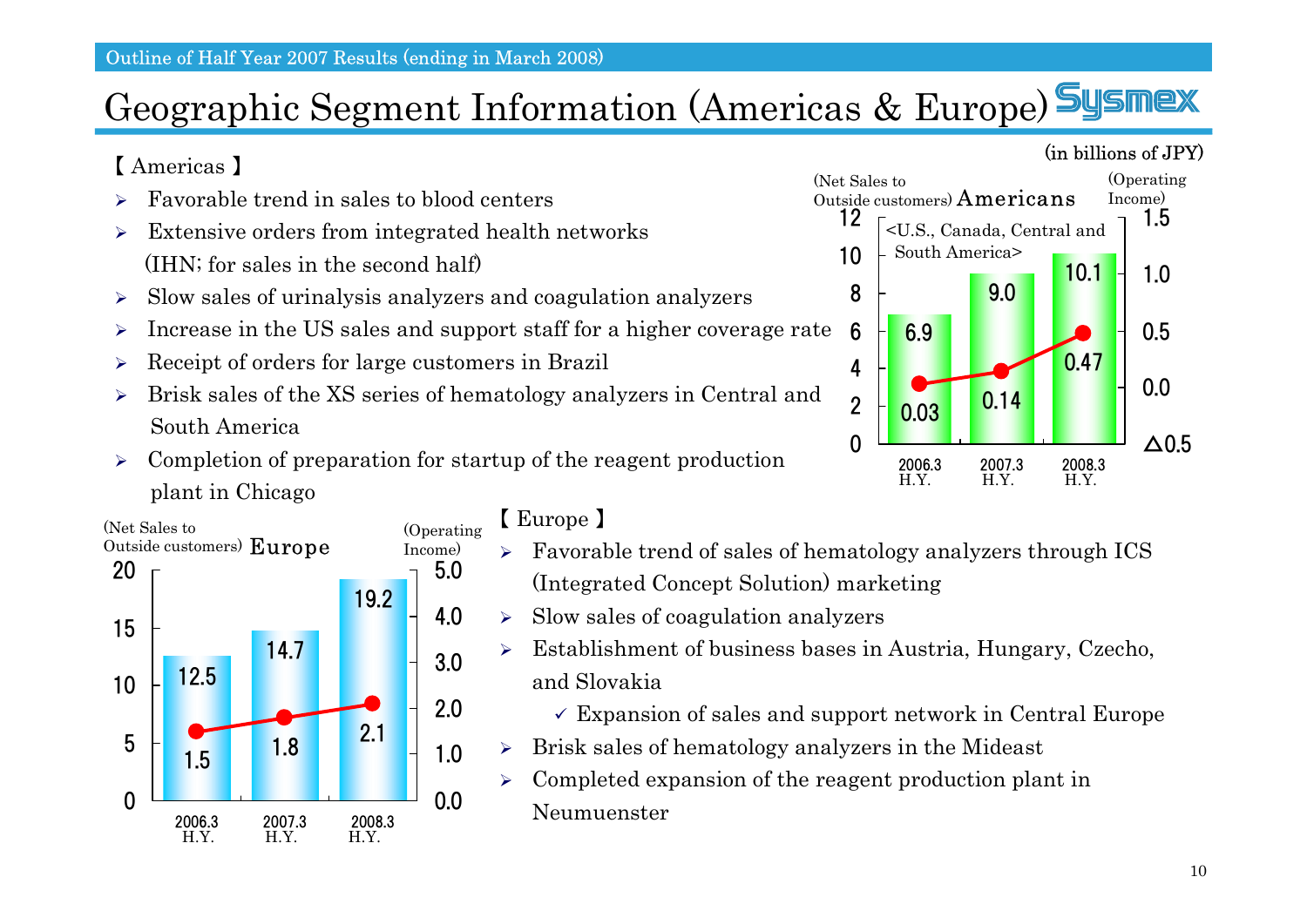### Geographic Segment Information (China & AP)

#### 【China】

- ¾Extensive orders for systems in the hematology segment
- ¾Cost pressure due to reduction of test expenses (insurance points)
- ¾ Less stagnation in instrument sales due to "clean-up campaign"
	- $\checkmark$  Decrease in the rate of successful bidding in tenders along with rise of indigenous manufacturers
- $\blacktriangleright$  Increase in contracts for replacement/upgrading in the coagulation segment





【AP】

- $\blacktriangleright$  Increase in system contracts through ICS (Integrated Concept Solution) marketing
- $\blacktriangleright$ Influence of delayed marketing of new products

Integrated hematology system HST series

- $\checkmark$  Sluggish sales in the segments of coagulation and clinical chemistry
- $\blacktriangleright$ Transformation of Sysmex Thailand into a wholly-owned subsidiary
- $\blacktriangleright$  Completed expansion of existing reagent plant and construction of new reagent production plant
	- ¾ Reagent production plants in Singapore and Baddi (India)



**Smex**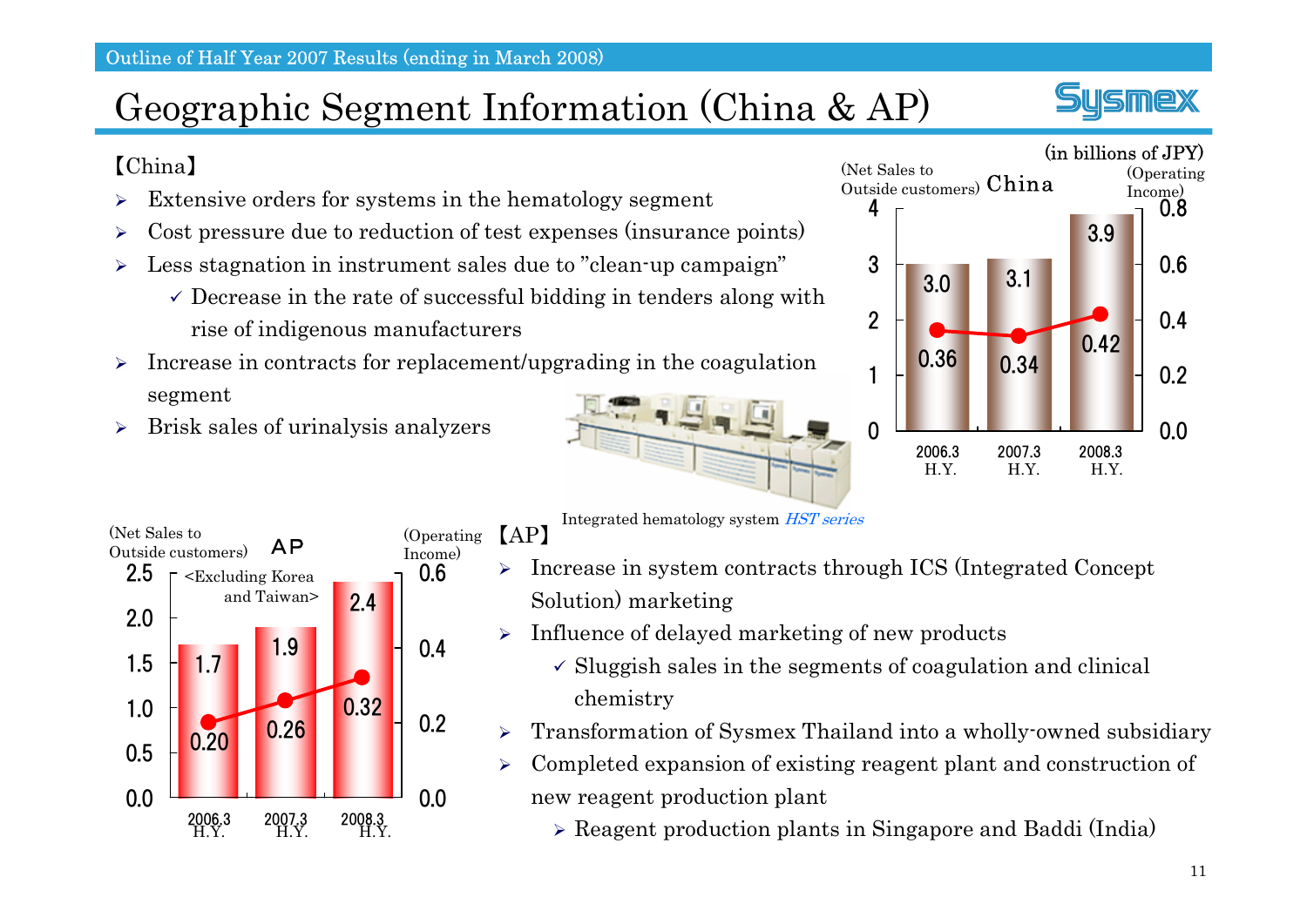【Japan】

### Geographic Segment Information (Japan)





- ¾ Cost pressures from medical institutions whose management faces harsh circumstances
- ¾ Accelerated reorganization of the industry including manufacturers, distributors, and commercial labs
- $\blacktriangleright$ Deployment of low-price strategies by competitors
- ¾Concentration of big deals in the first half of the last year
- ¾ Successful bids for big contracts at university hospitals (sales in the second half)
- ¾ Influence of delayed marketing of new products
	- $\checkmark$  Delayed debut of new products in the segments of immunochemistry and coagulation
- ¾ Marketing of the multiparameter automated hematology analyzer XE-5000
- ¾ Favorable trend of sales of the UF-1000i series of urinalysis analyzers
	- $\checkmark$  Increased recognition of utility based on the guidelines for the diagnosis of hematuria



Automated hematology analyzer  $XE-5000$  Urine cell analyzer UF-1000i

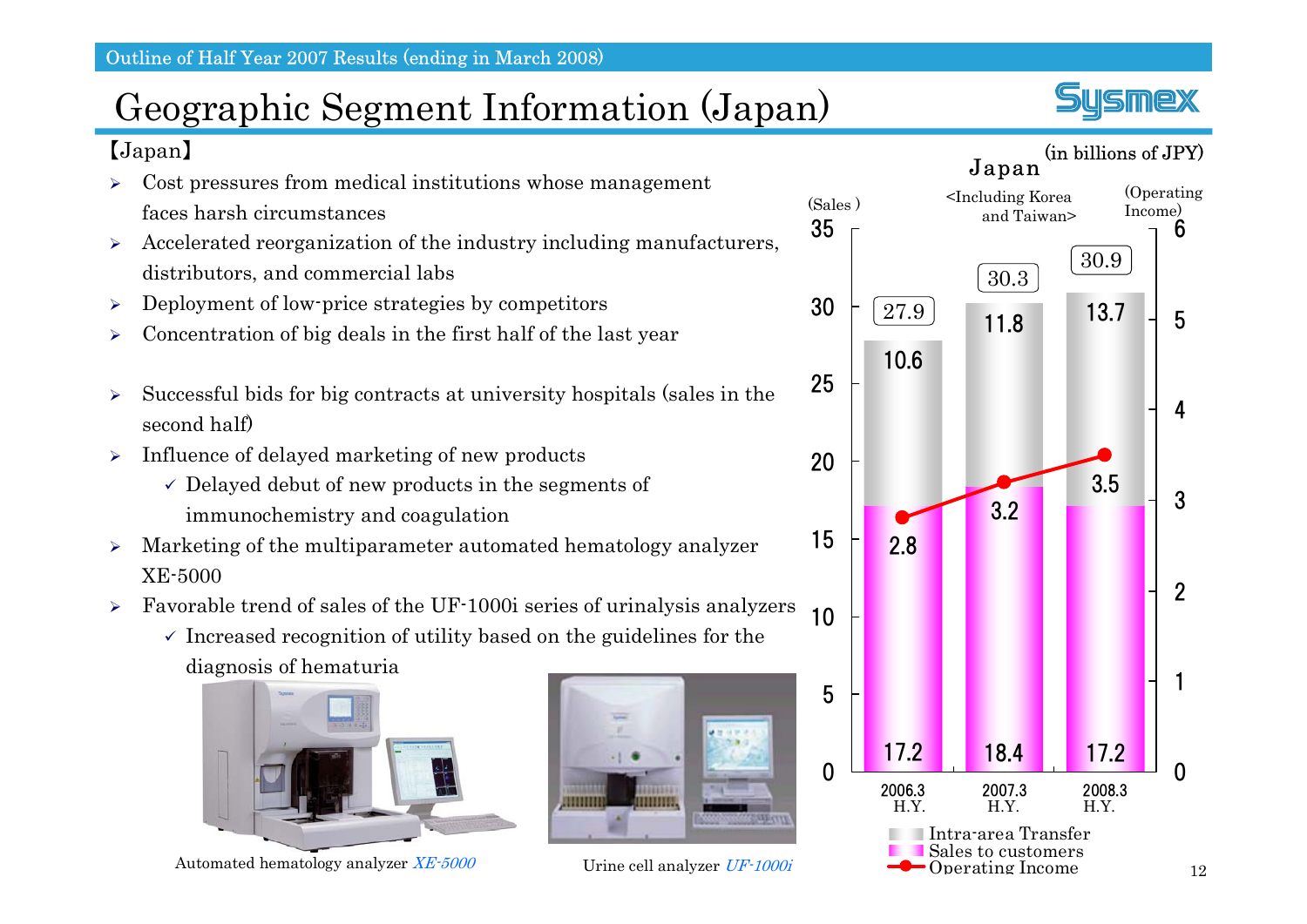

## Future Opportunities

• Approaches in each geographical segment  $\checkmark$  Coverage of the US hospital market  $\checkmark$  Direct and indirect sales areas in Europe

- •Life science business development
- •Progress in R&D (Life Science)

A Unique & Global Healthcare Testing Company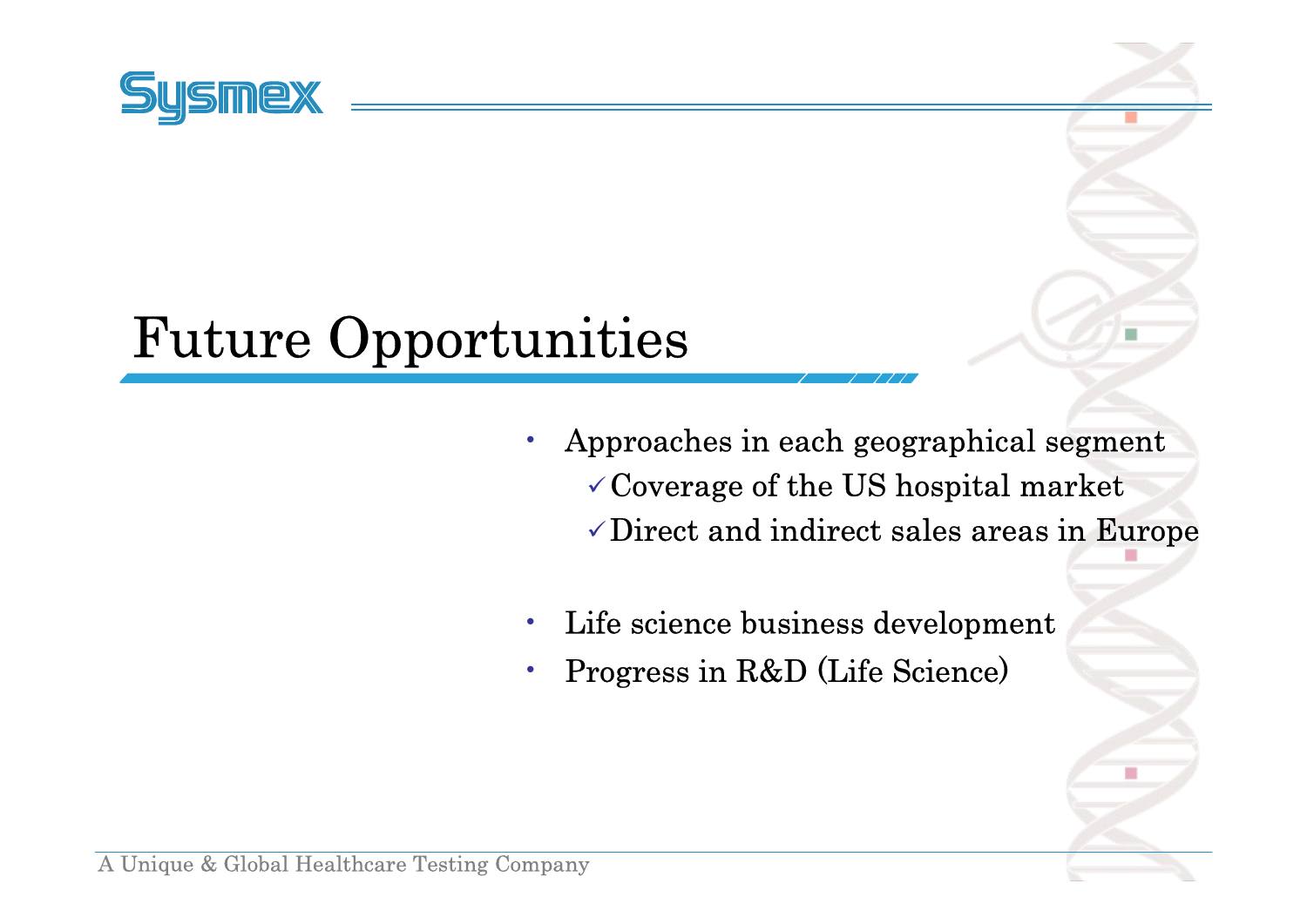### Americas - *increased recognition in the market!*

|                     | 2008.3 H.Y. | As percentage of<br>the 2007.3 H.Y. | $N\epsilon$ |
|---------------------|-------------|-------------------------------------|-------------|
| Sales               | 10.1        | <b>111.9%</b>                       | וו (        |
| Operating<br>income | 0.47        | 333.3%                              |             |

#### 【Future approaches】

- ¾ Reinforcement of sales activities for integrated health networks (IHN) and the US Veteran's Integrated Service Networks (VISN)
- ¾ Reinforcement of sales activities for blood centers and commercial labs
- $\blacktriangleright$  Conclusion of contracts with distributors in the physician's office laboratory (POL) market
- ¾ Establishment of Sysmex Canada
	- $\checkmark$  Slated start of direct sales and support activities in January 2008
- ¾Start of production at reagent plant in Chicago





early this year )

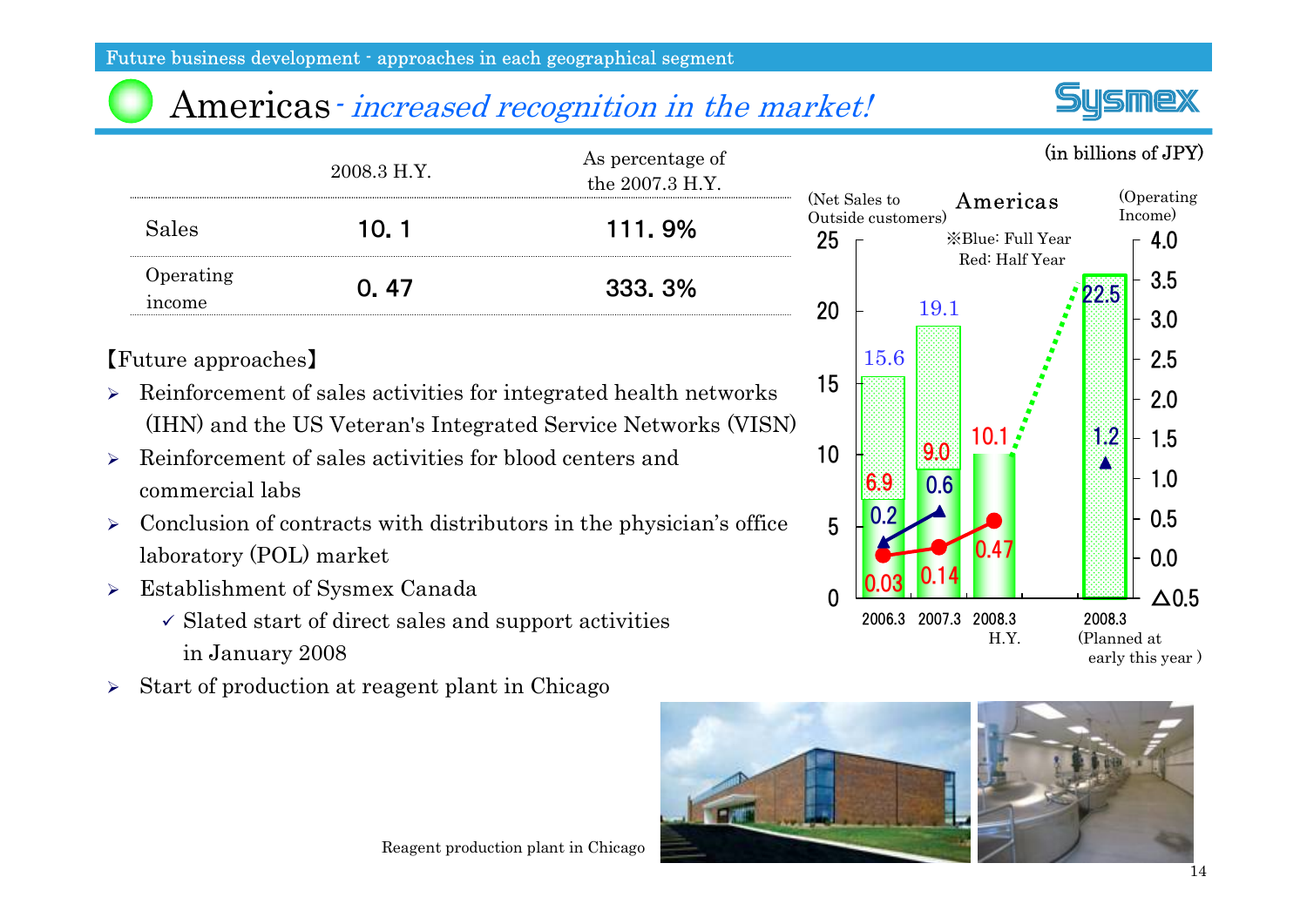Future business development - approaches in each geographical segment

## Topics Coverage of the US hospital market





※Alt-D: Alternative distributors; s ales agencies i n t he market consisting of hospitals with less t han 100beds i n s pecified areas of the U S※Natio nal-D: L arge-scale sales a gencies with n atio n wide covera ge i n t he market consistin g of hospitals with less th a n 100 be ds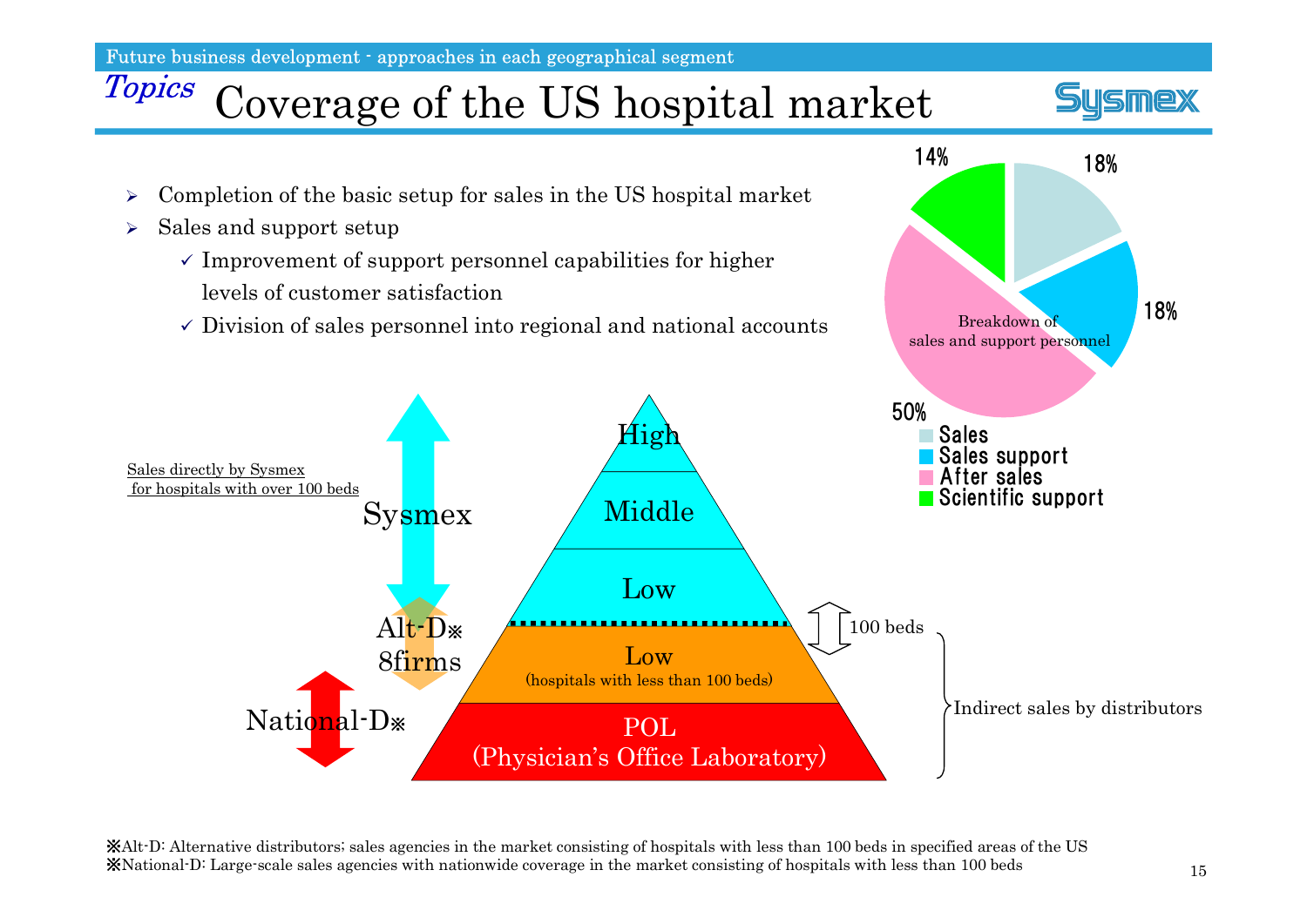### Europe- Full development of business driven by brands

|                             | 2008.3 H.Y. | As percentage of<br>the 2007.3 H.Y. | (in billions of JPY)                                                  |
|-----------------------------|-------------|-------------------------------------|-----------------------------------------------------------------------|
| Sales                       | - 2<br>19.  | 130.2%                              | Europe<br>(Net Sales to<br>Jperating<br>Outside customers)<br>Income. |
| <b>D</b> perating<br>income |             | 118.7%                              | XBlue: Full Year<br>ΙU<br>Red: Half Year<br>35.5                      |

【Future approaches】

- ¾ Expansion of the geographical area for direct sales
	- $\checkmark$  Reinforcement and improvement of ICS (Integrated Concept Solution) marketing
- $\blacktriangleright$ Diversification of types of sales channels
- ¾ Reinforcement of sales activities for the urinalysis analyzer UF-1000i
- ¾Reinforcement of sales activities in the veterinary market



**ILIGMAX** 



Integrated hematology system HST series



Urine cell analyzer UF-1000i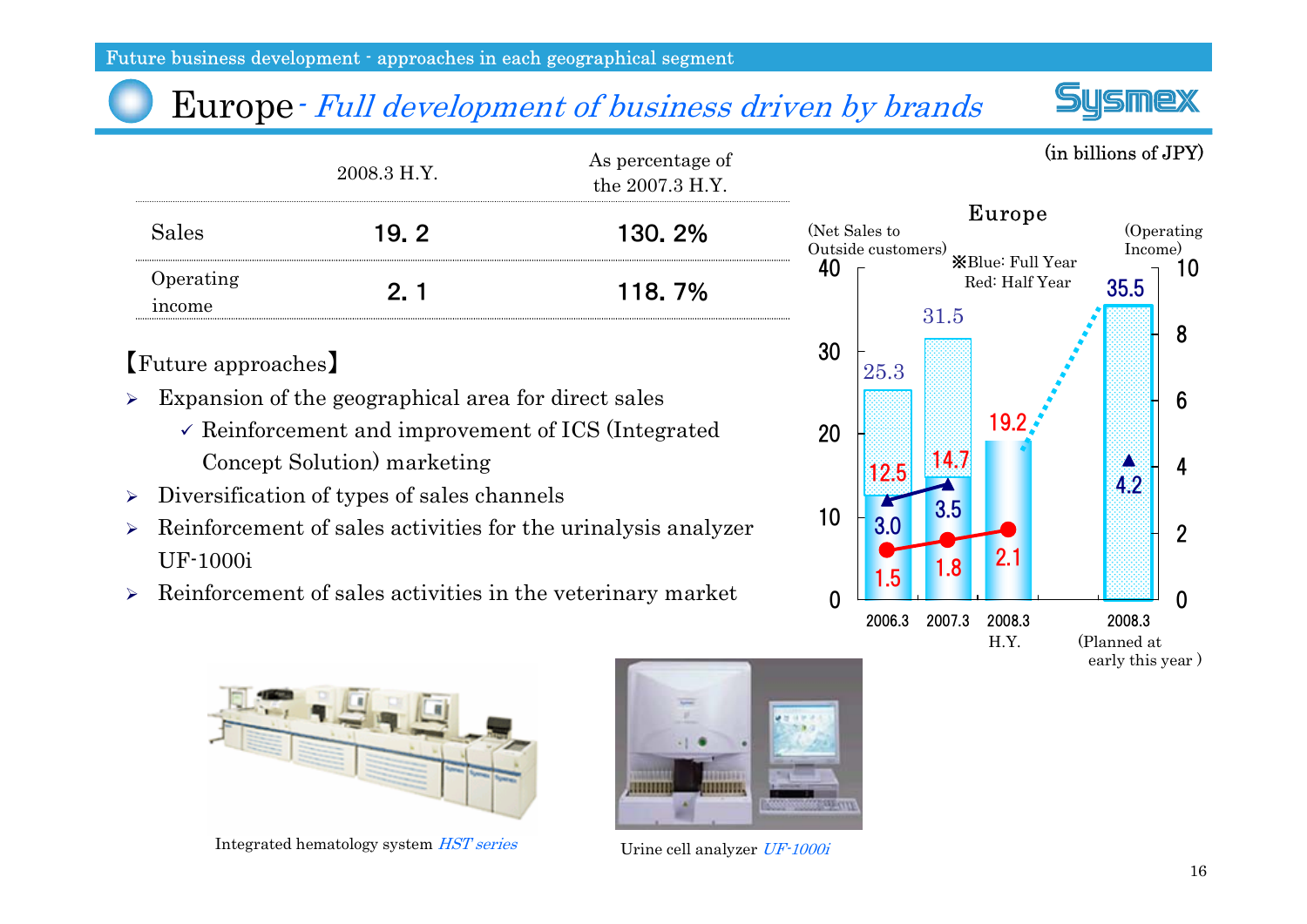Future business development - approaches in each geographical segment

## Topics Direct and indirect sales areas in Europe



【Direct sales areas 】

- ¾ Establishment of the subsidiary Sysmex Digitana in Switzerland
	- $\checkmark$  Transformation of a local distributor into a subsidiary
- ¾ Establishment of business bases in Austria, Hungary, Czecho, and Slovakia
	- $\checkmark$  Takeover of sales and support business from distributors

【Indirect sales areas】

- ¾ Renewal of the DSS agreement with Roche
	- $\checkmark$  Construction of a sales setup utilizing mutual strengths

Outline of the DSS agreement with Roche

- ¾ Date of conclusion: June 7, 2006
- $\triangleright$  Description: performance of sales, supply, and support for our products by Roche in the role of sales agency
- ¾ Term: September 1, 2007 March 31, 2017
- ¾ Products: Sysmex hematology analyzers and related products (exclusive sales by Roche in the concerned regions), and Sysmex urinalysis analyzers and related products
- ¾ Regions: parts of Central & South America, Europe, Southern Africa, and Oceania :Indirect sales area

#### :Direct sales area

e Tr

※Plan to start direct sales support activities in France from April, 2008.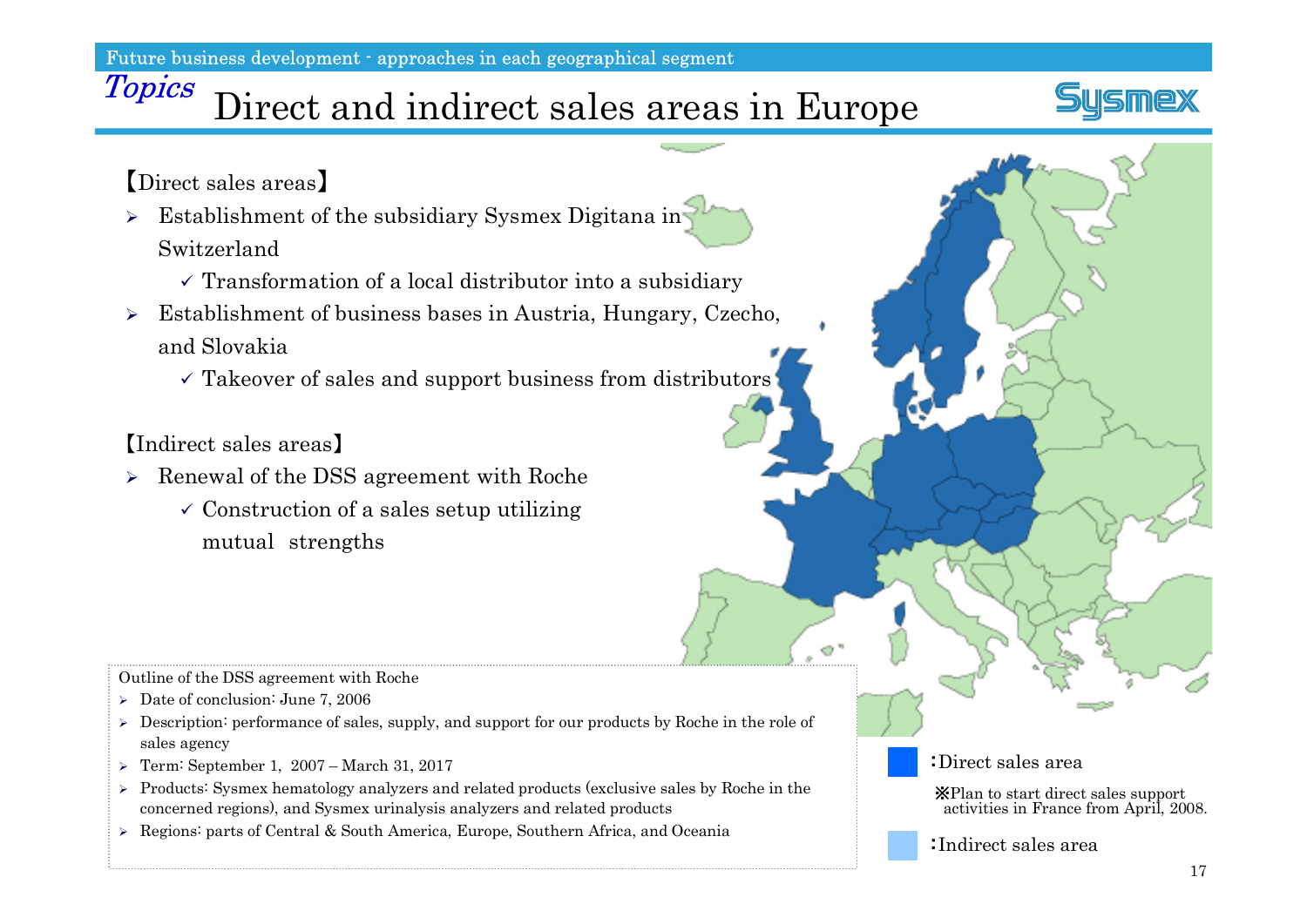Future business development - approaches in each geographical segment

### China *• Bolstering of activities as a total supplier*

|                     | 2008.3 H.Y. | As percentage of<br>the 2008.3 H.Y. | ίN |
|---------------------|-------------|-------------------------------------|----|
| Sales               | 3.9         | 122.2%                              |    |
| Operating<br>Income | 0.42        | 123.5%                              |    |

【Future approaches】

- ¾ Reinforcement of solution-oriented sales in the hematology segment
	- $\checkmark$  Advantage of post-sales support as well as product differentiation
- ¾ Deployment of sales measures adapted to each region in China
	- $\checkmark$  Push in proposals for upgrading in urban areas
	- $\checkmark$  Selection of tenders
- ¾Reinforcement of sales activities in the coagulation segment
- ¾Sales promotion campaign for urinalysis analyzers
- $\blacktriangleright$  Penetration of the clinical chemistry analyzer CHEMIX-800 into the market





(in billions of JPY)

<u>USMeX</u>



Integrated hematology system *HST series* Clinical chemistry analyzer *CHEMIX-800*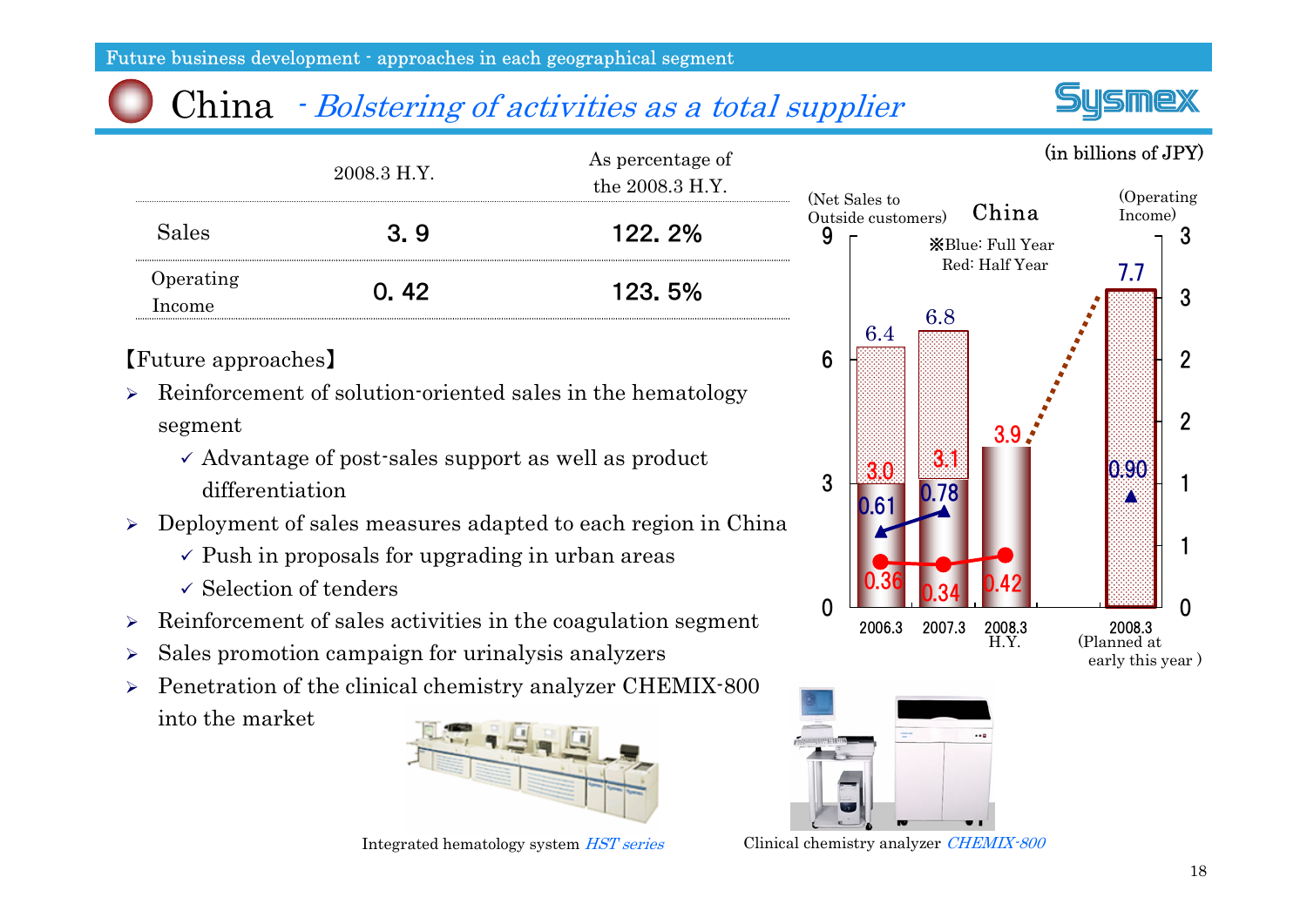#### - higher levels of performance and improvement of the medical infrastructure  ${\rm AP}$





【Future approaches】

- ¾ Development of 'solution' business, driven by laboratory information systems
	- $\checkmark$  Reinforcement of activity to win large-scale system contracts
- ¾Increase in proposals for upgrading hematology instruments
- ¾ Reinforcement of sales activities for hematology instruments in new areas
- ¾ Penetration of the clinical chemistry analyzer CHEMIX-800 into the market
- ¾Start of production at the reagent plant in Baddi (India)







Clinical chemistry analyzer CHEMIX-800 Automated hematology analyzer XT-2000i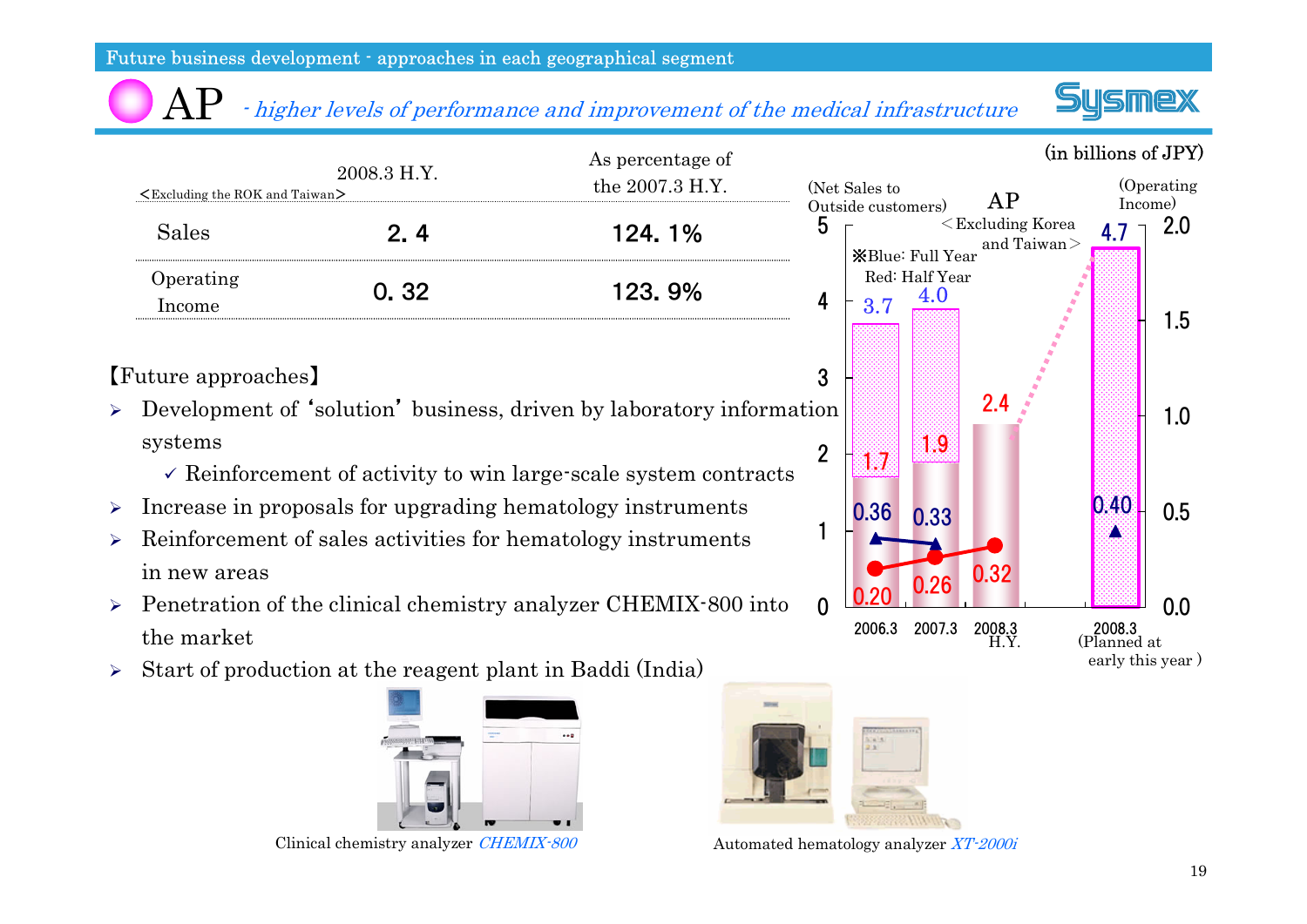### Japan - buildup of business as a total supplier



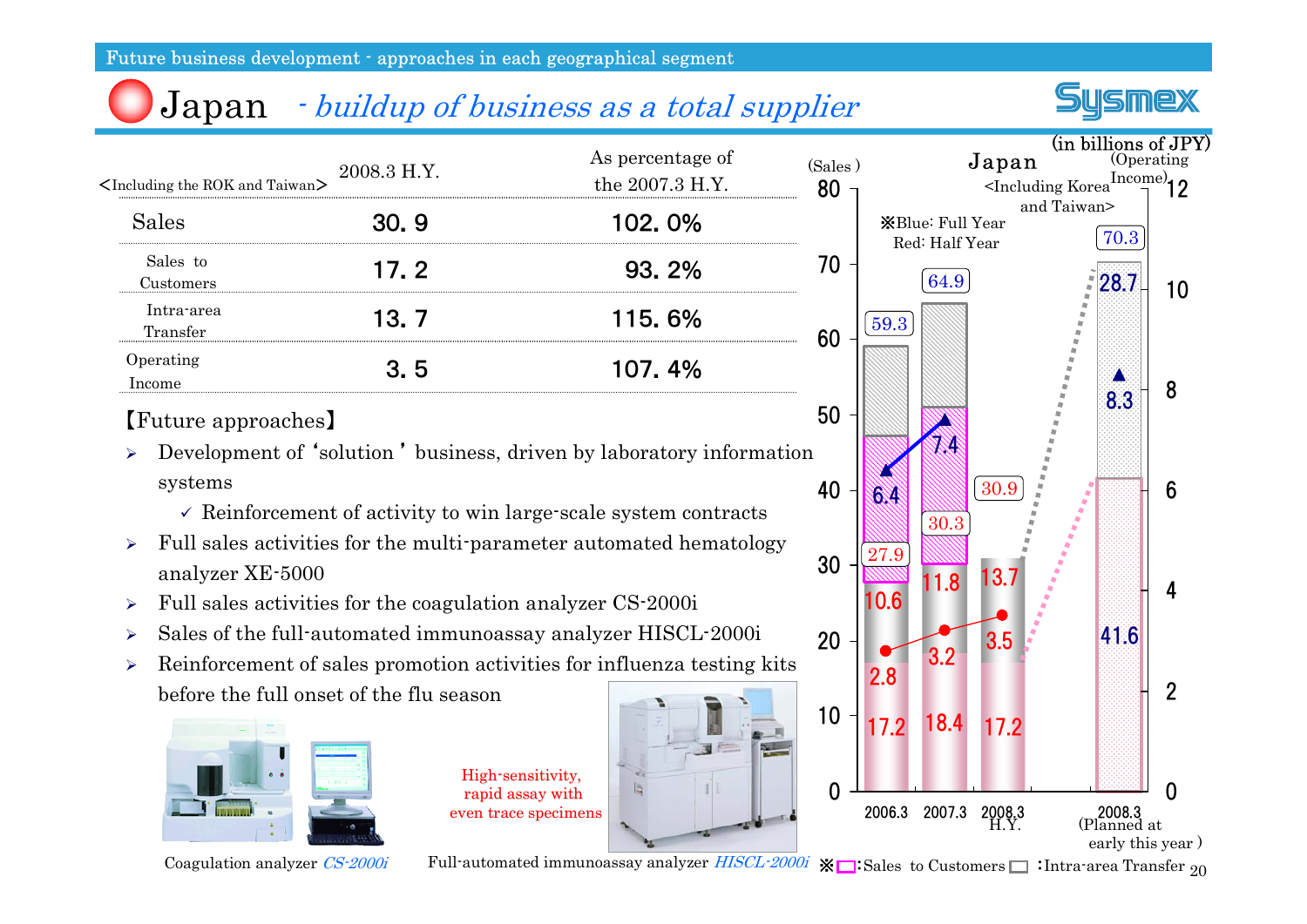#### Future business development

## Life science business development





Gene amplification detector RD-100i ◆

- ♦ Promotion of clinical utility through presentations and papers at learned societies
	- 9 St. Gallen presentation, "Clinical Oncology" publication
- ◆ Assessment of performance at medical institutions with a view to purchase
	- $\checkmark$  France, UK, Germany, Switzerland (14 institutions in all)
- ◆ Application for eligibility under the provisions for advanced medicine (France)
- ♦ Clinical trials underway in the US
	- Preparations for marketing in Japan(Under application to the Ministry of Health, Labor and Welfare)
		- $\checkmark$  Technical introduction and study groups for major institutions in the field of breast cancer treatment

 $\triangleright$  Genetic analysis systems and DNA chips (manufactured by Affymetrix)





- ◆ Marketing of analytical systems (for research use)
	- $\checkmark$  Preparation for applying for the Ministry of Health, Labor and Welfare for clinical analytical systems

- $\triangleright$  Cancer recurrence prognosis
	- ◆ Completion of clinical research
		- $\checkmark$  Japan/US: preparations for therapeutic trials
		- $\checkmark$  Europe: currently preparing for performance assessment on the clinical level
- $\triangleright$  Anti-cancer drug sensitivity prediction
	- ◆ Completion of clinical research
		- $\checkmark$  Japan: preparations for therapeutic trials
		- $\checkmark$  Europe: currently preparing for performance assessment on the clinical level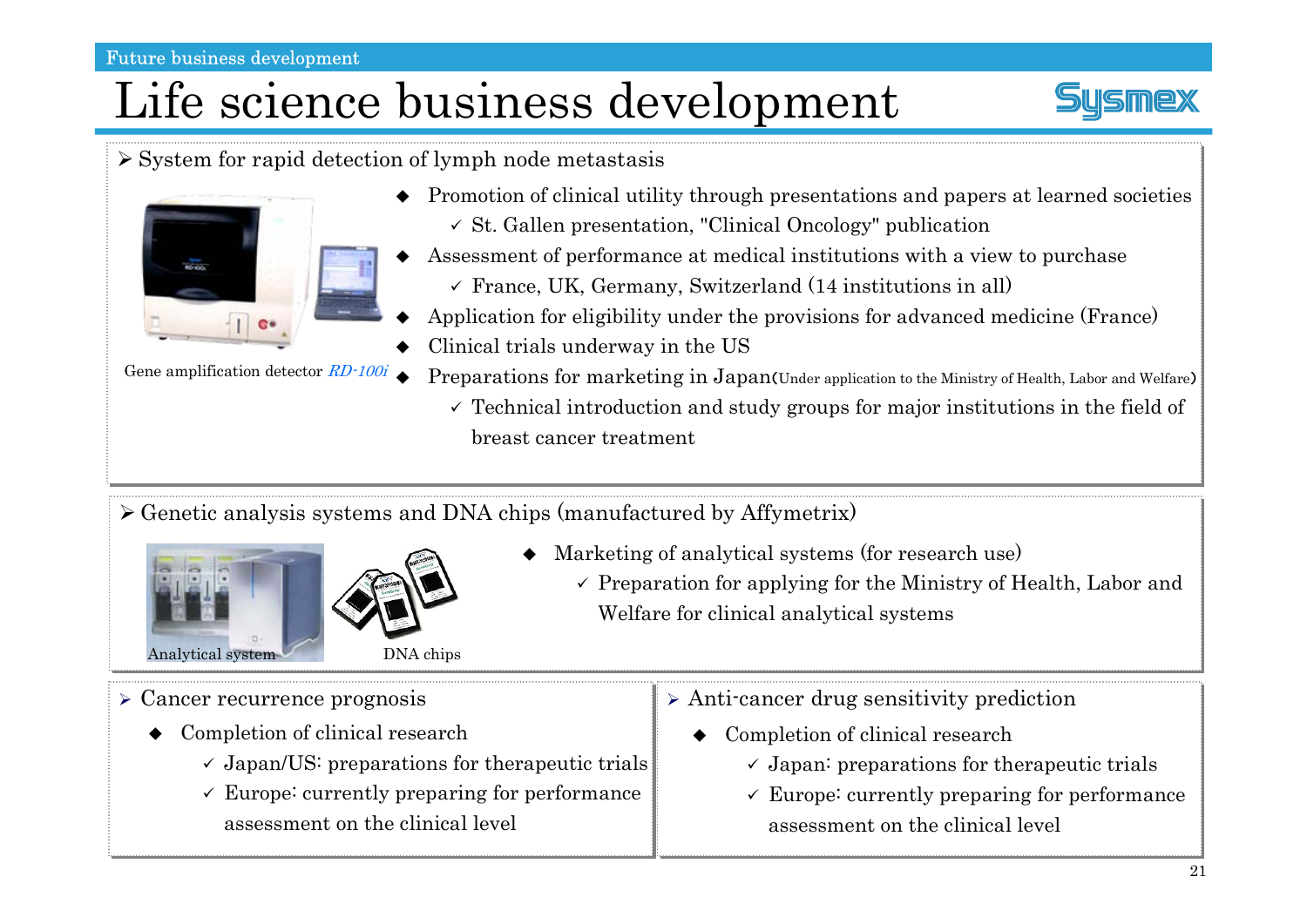F utu r e business developm e nt

## Progress in R&D (Life Science)



Clinical trial: Clinical performance trial to obtain approval  $\,$   $_{22}$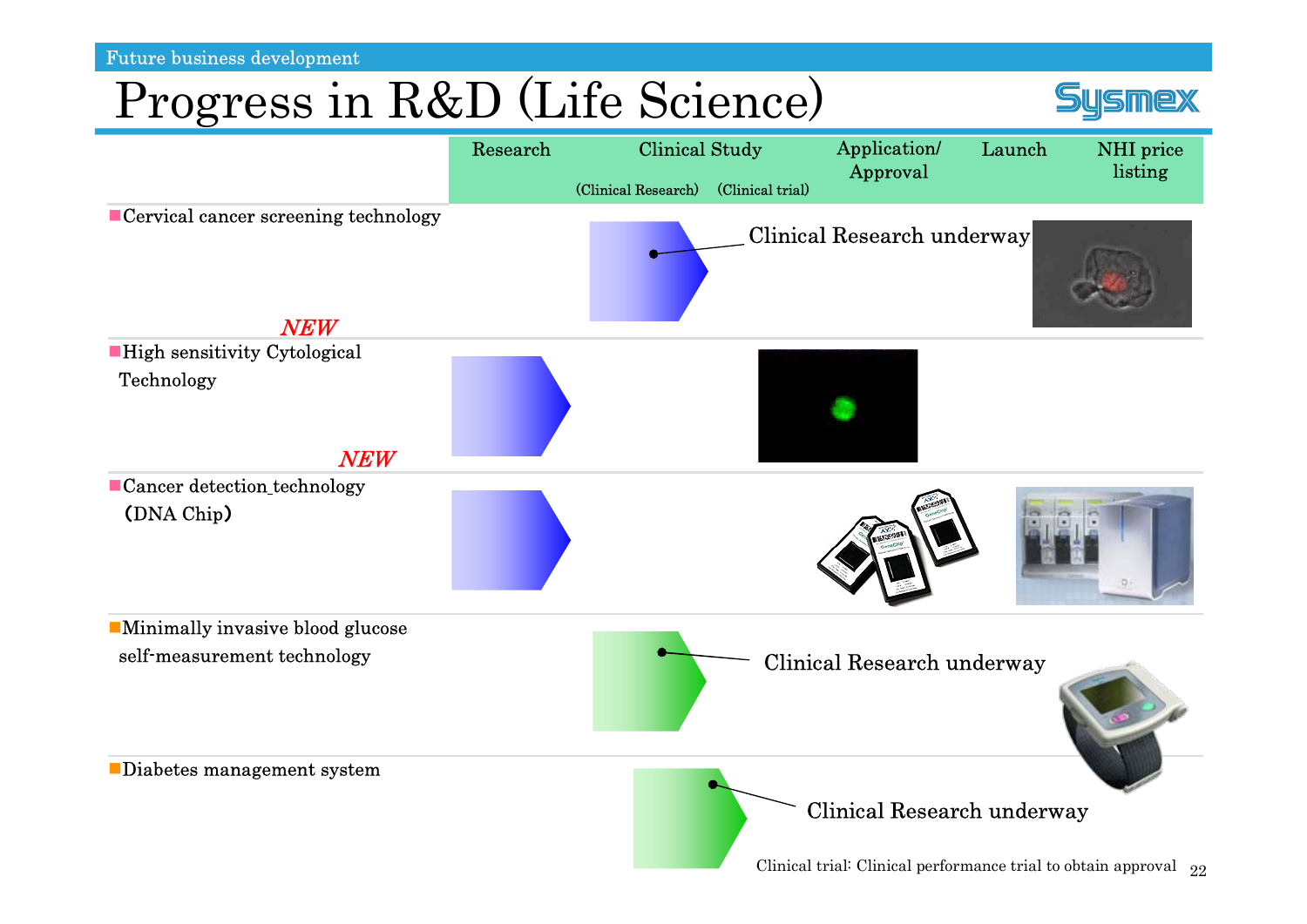

## FY2007 Consolidated Earnings Forecast

- •FY2007 Consolidated Earnings Forecast
- $\bullet$ Projected Dividend for FY2007

A Unique & Global Healthcare Testing Company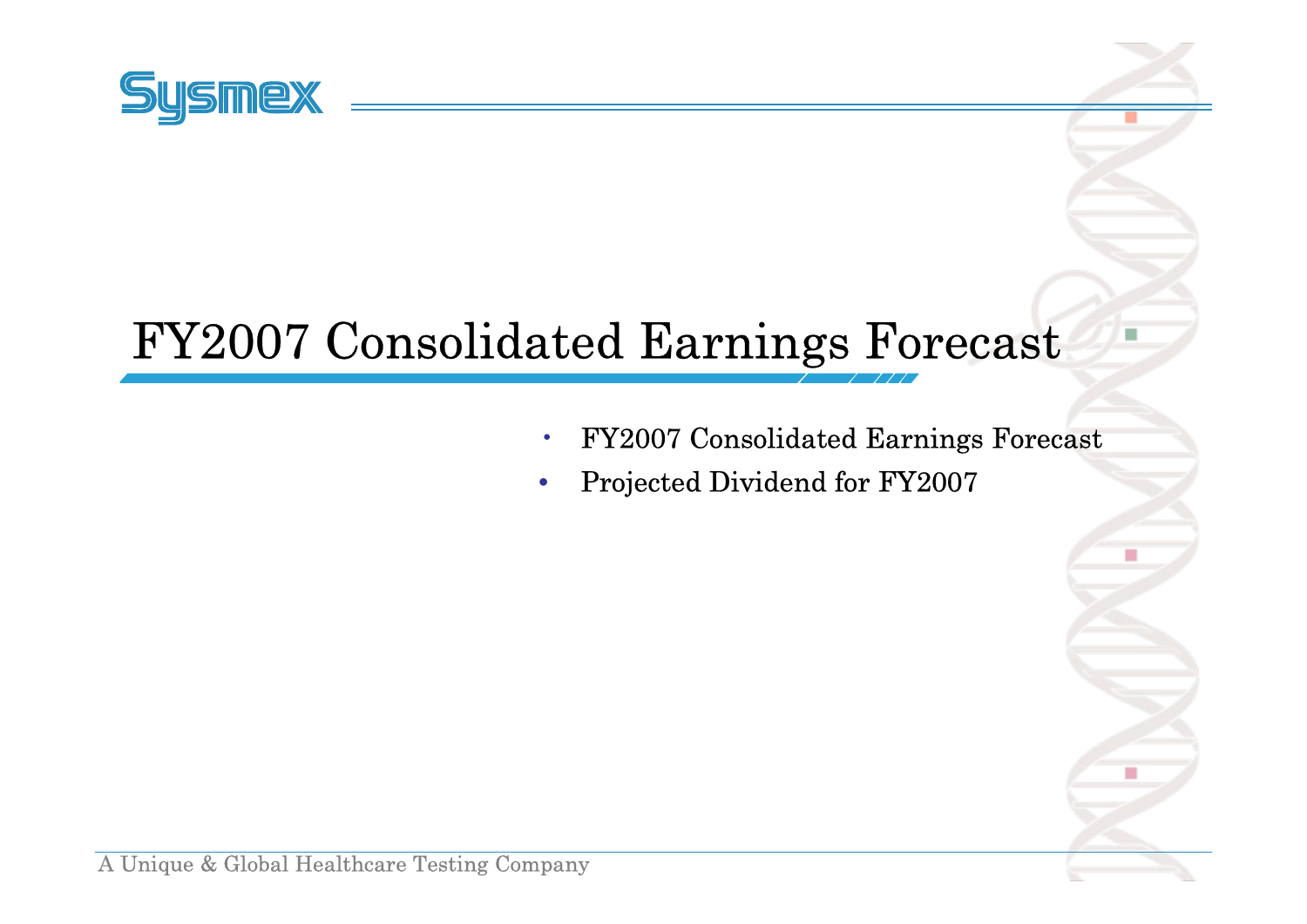FY2007 Consolidated Earnings Forecast

### FY2007 Consolidated Earnings Forecast



**Sysmex**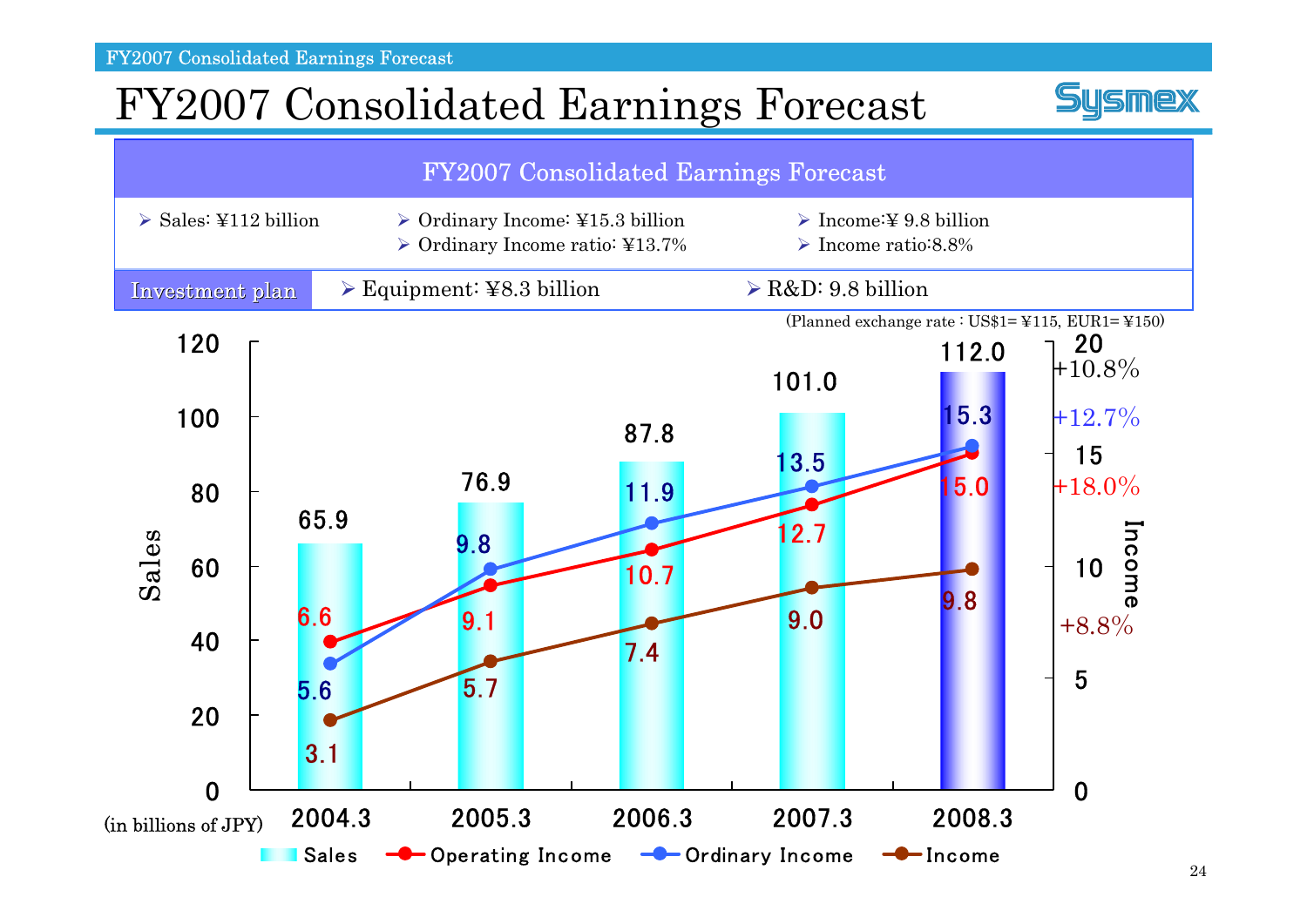FY2007 Consolidated Earnings Forecast

## Projected Dividend for FY2007



|               | Interim<br>dividend          | Year-end<br>dividend           | Total                  | <b>Dividends</b><br>ratio<br>(Consolidate) |
|---------------|------------------------------|--------------------------------|------------------------|--------------------------------------------|
| <b>FY2007</b> | $\boldsymbol{\mathsf{F}}$ 20 | $\boldsymbol{\mathfrak{X}}$ 20 | $\boldsymbol{\Psi}$ 40 | 20.8%                                      |
| <b>FY2006</b> | $\boldsymbol{\Psi}$ 16       | $\boldsymbol{\Psi}$ 20         | ¥ 36                   | 20.0%                                      |